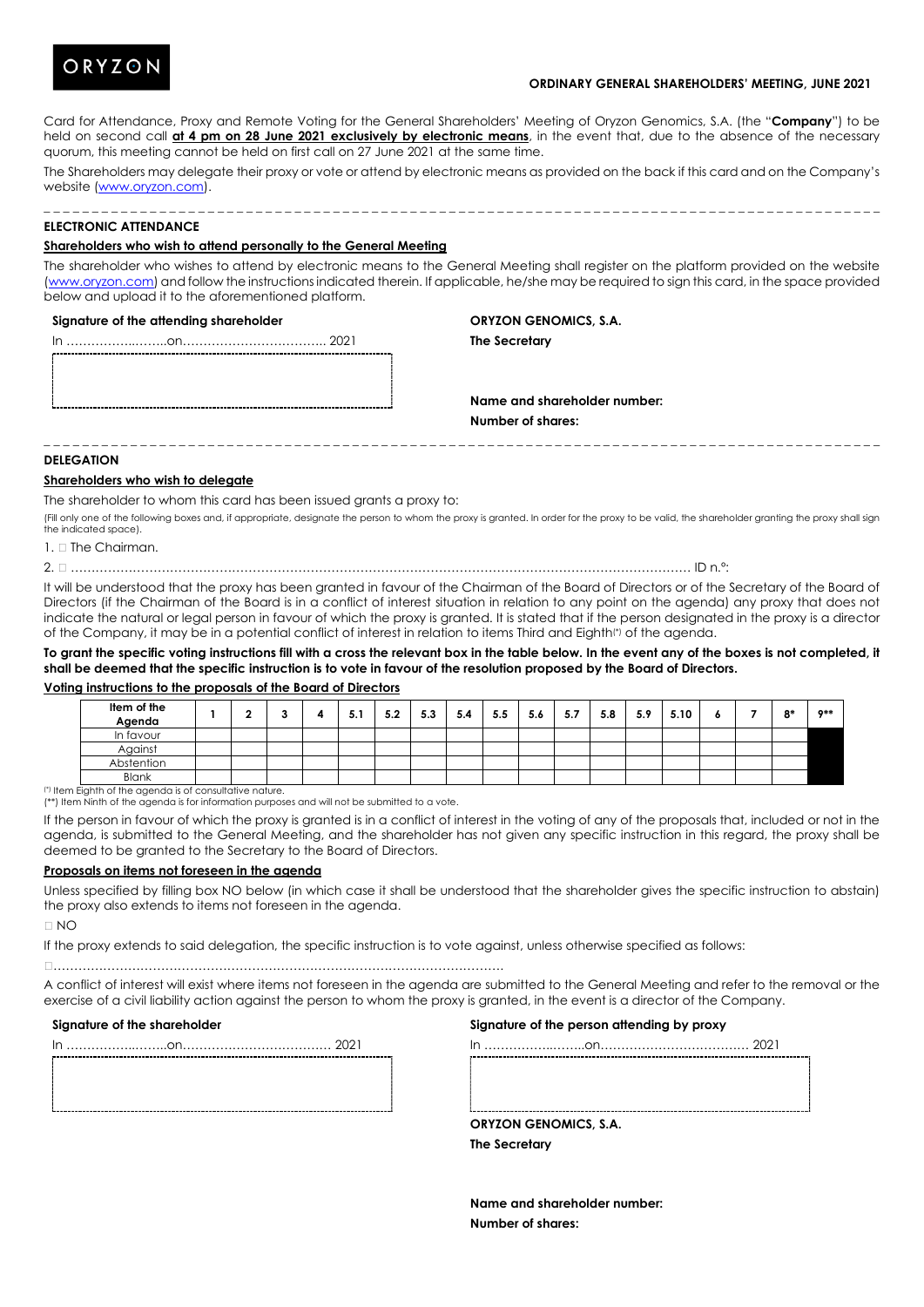# **REMOTE VOTING**

# **Shareholders who wish to cast a remote vote regarding the proposals of the agenda**

If, prior to the celebration of the General Meeting, the shareholder in favour of which this card is issued wishes to cast a remote vote in relation to the proposals of the agenda of this General Meeting, it shall fill with a cross the relevant box, according to the way of his vote. It is not possible the remote vote for possible proposals not foreseen in the agenda. If, in relation to any of the items of the agenda, the shareholders do not fill any box provided for such purposes, it shall be deemed that votes in favour of the resolution proposed by the Board of Directors. In any event, in addition to the provisions set forth in the Law, in the By-laws and in the General Meeting Regulations, the rules set forth in the call of the General Meeting and on the website of the Company [\(www.oryzon.com\)](http://www.oryzon.com/) must be met.

\_ \_ \_ \_ \_ \_ \_ \_ \_ \_ \_ \_ \_ \_ \_ \_ \_ \_ \_ \_ \_ \_ \_ \_ \_ \_ \_ \_ \_ \_ \_ \_ \_ \_ \_ \_ \_ \_ \_ \_ \_ \_ \_ \_ \_ \_ \_ \_ \_ \_ \_ \_ \_ \_ \_ \_ \_ \_ \_ \_ \_ \_ \_ \_ \_ \_ \_ \_ \_ \_ \_ \_ \_ \_ \_ \_ \_ \_ \_ \_ \_ \_ \_ \_ \_ \_ \_

#### **Vote to the proposals of the Board of Directors**

| Item of the<br>Agenda |  |  | 5.1 | 5.2 | 5.3 | 5.4 | 5.5 | 5.6 | 5.7 | 5.8 | 5.9 | 5.10 | $\bullet$ | $^{\circ}$ | $0**$ |
|-----------------------|--|--|-----|-----|-----|-----|-----|-----|-----|-----|-----|------|-----------|------------|-------|
| In favour             |  |  |     |     |     |     |     |     |     |     |     |      |           |            |       |
| Against               |  |  |     |     |     |     |     |     |     |     |     |      |           |            |       |
| Abstention            |  |  |     |     |     |     |     |     |     |     |     |      |           |            |       |
| Blank                 |  |  |     |     |     |     |     |     |     |     |     |      |           |            |       |

(\*) Item Eighth of the agenda is of consultative nature.

(\*\*) Item Ninth of the agenda is for information purposes and will not be submitted to a vote.

The shareholder casting his vote from a distance shall be considered present for the purposes of constituting the General Meeting.

#### **Signature of the shareholder casting a remote vote**

## **ORYZON GENOMICS, S.A.**

**The Secretary**

**Name and shareholder number: Number of shares:**

\_ \_ \_ \_ \_ \_ \_ \_ \_ \_ \_ \_ \_ \_ \_ \_ \_ \_ \_ \_ \_ \_ \_ \_ \_ \_ \_ \_ \_ \_ \_ \_ \_ \_ \_ \_ \_ \_ \_ \_ \_ \_ \_ \_ \_ \_ \_ \_ \_ \_ \_ \_ \_ \_ \_ \_ \_ \_ \_ \_ \_ \_ \_ \_ \_ \_ \_ \_ \_ \_ \_ \_ \_ \_ \_ \_ \_ \_ \_ \_ \_ \_ \_ \_ \_ \_ \_

## **RIGHT TO ATTEND**

All shareholders may attend the General Meeting regardless of the number of shares they hold providing that such stake is entered in their names in the accounting records of the Sociedad de Gestión de los Sistemas de Registro, Compensación y Liquidación de Valores, S.A. (Iberclear) five days prior to the date indicated for it to be held. Shareholders who wish to attend to the General Meeting by electronic means shall register on the platform provided on the website [\(www.oryzon.com\)](http://www.oryzon.com/) and follow the instructions indicated therein.

# **SHAREHOLDERS WHO WISH TO DELEGATE ITS VOTE BY MEANS OF THIS CARD**

If the shareholder does not intend to attend the meeting may grant a proxy to any other natural or legal person. For such purposes, it must fulfil the delegation on the front of this card and sign it where appropriate. The person representing the shareholder in the General Meeting shall also sign the delegation. The delegation may be delivered to the Company or sent by postal correspondence (or, as indicated below, by electronic means) in accordance with the provisions of the By-laws and the General Meeting Regulations. Likewise, the rules set forth in the call of the General Meeting and on the website of the Company [\(www.oryzon.com\)](http://www.oryzon.com/) must be met.

## **SHAREHOLDERS WHO WISH TO CAST A REMOTE VOTE PRIOR TO THE GENERAL MEETING BY MEANS OF THIS CARD**

If the shareholder does not intend to assist nor to delegate its right to attend may cast a remote vote on the items of the agenda. For such purposes, it must fulfil the space regarding remote voting above and sign it where indicated. The shareholder casting a remote vote shall be deemed as present for the purpose of the quorum of the General Shareholders' Meeting. Said vote may be delivered to the Company or sent by postal correspondence or, as indicated below, by electronic means in accordance with the provisions of the By-laws and the General Meeting Regulations. Likewise, the rules set forth in the call of the General Meeting and on the website of the Company [\(www.oryzon.com\)](http://www.oryzon.com/) must be met. In the event both delegation and remote voting sections are signed, remote voting section shall prevail and the delegation shall have no effect.

#### **DELEGATION AND REMOTE VOTING BY ELECTRONIC MEANS PRIOR TO THE GENERAL MEETING**

Shareholders may also delegate their representation, as well as vote regarding the items of the agenda, by electronic means in accordance with the provisions of the By-laws and the General Meeting Regulations. For such purposes, the rules set forth in the call of the General Meeting and on the website of the Company [\(www.oryzon.com\)](http://www.oryzon.com/) must be met.